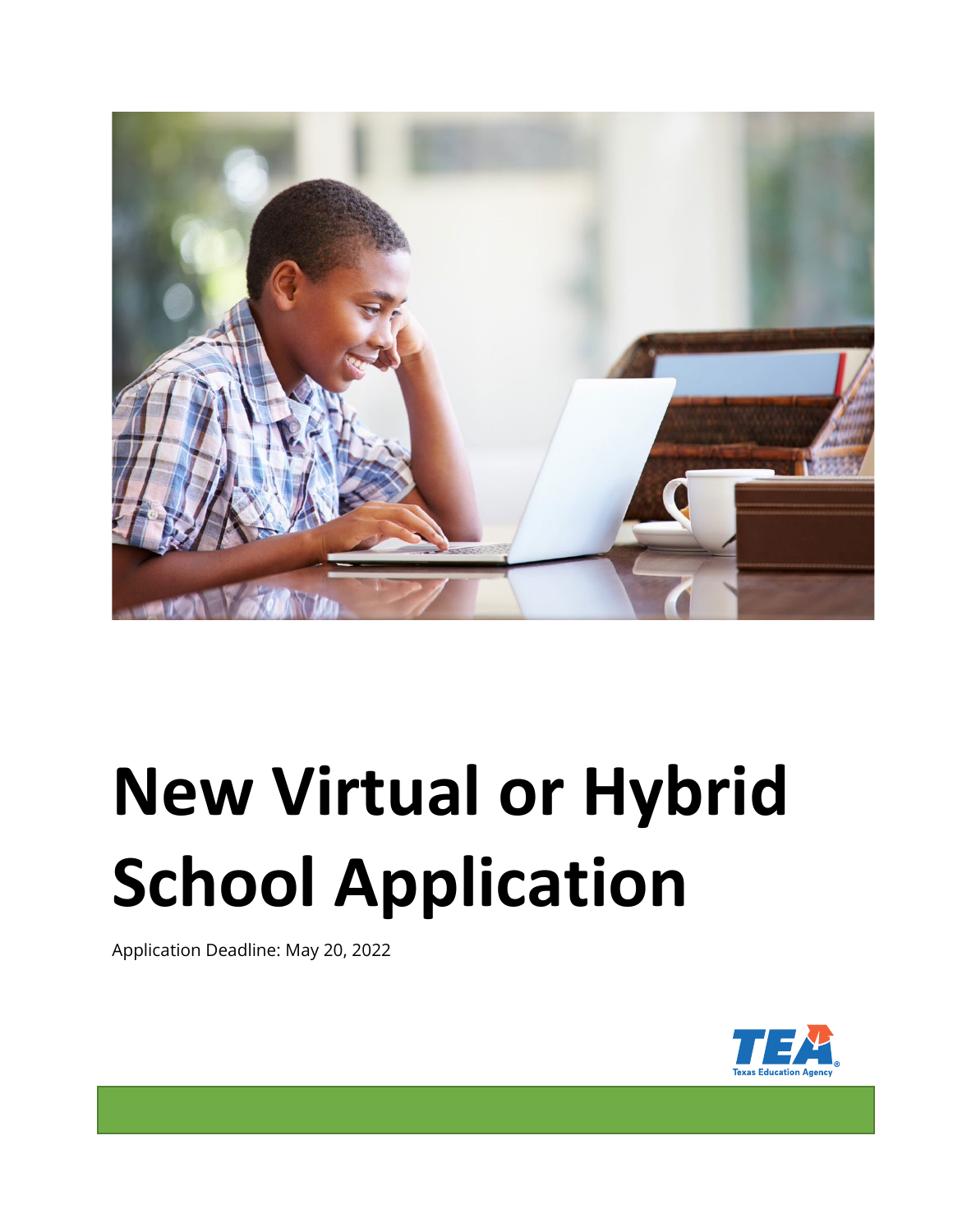# New Virtual or Hybrid School Approval Application|SY22-23

Please submit completed applications to [remote.learning@tea.texas.gov](mailto:remote.learning@tea.texas.gov) by May 20, 2022

## Overview

This application is for LEAs seeking a new CDCN (County District Campus Number) for a full-time virtual campus or a hybrid campus delivering remote instruction under Senate Bill 15 for the school year 2022-2023. TEA defines a full-time virtual campus as one where 100% of instruction is provided via remote learning, whereas a hybrid campus provides instruction via a combination of both faceto-face and remote learning.

The application process will have two key components:

1. Submit this virtual or hybrid school application demonstrating evidence of meeting all key requirements. This includes evidence of LEA board approval of the request for a new CDCN and virtual or hybrid school plan.

Note: This application will be scored against key rubric criteria (see link on the remote [learning webpage\)](https://tea.texas.gov/academics/learning-support-and-programs/remote-learning).

2. Upon TEA approval of the application in Step #1 – Complete this CDCN [Request Form](https://tea4avholly.tea.state.tx.us/Tea.AskTed.Web/help/Campus_ID_Request_Form.docx) and submit it to [AskTED@tea.texas.gov.](mailto:AskTED@tea.texas.gov)

Note: A CDCN approved for a virtual or hybrid school is only valid until September 1, 2023, the expiration date of Senate Bill 15. Further use of the CDCN is contingent upon legislative action to provide LEAs an avenue to receive remote ADA to operate virtual or hybrid schools beyond September 1, 2023.

## Why offer a virtual or hybrid school model?

For the overwhelming majority of students, the best place to learn is in the classroom every day. However, some families and students have thrived when choosing to participate in specialized virtual and hybrid learning environments created by their school systems – those that are 100% virtual, partially in person, and partially virtual, with specific supports and curricular adjustments to ensure efficacy.

Virtual models can improve flexibility and customization of school, making it more accessible for learners by:

- giving students some control over the place, path, or pace at which they learn;
- crafting student schedules to offer more targeted learning options such as small group sessions and tutoring on campus;
- facilitating personalized, self-directed learning through which students build self-efficacy and time management skills; and
- leveraging educational technology tools to deliver instruction and engage students by practicing concepts through fun, feedback-rich, interactive programs.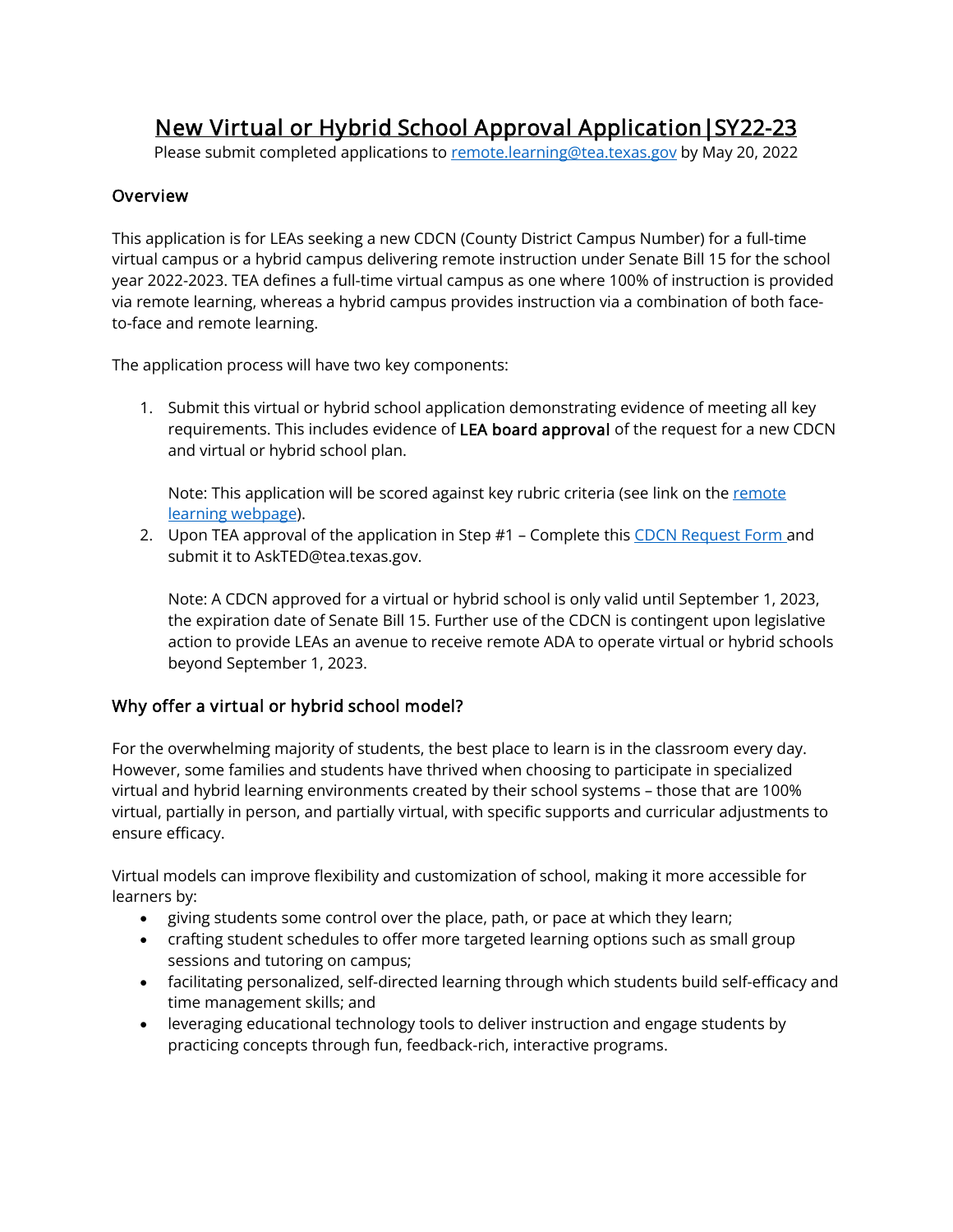## What qualifies as a virtual or hybrid school under SB 15?

All new virtual or hybrid school proposals must meet the following criteria to be considered for approval:

## Key Operational Requirements and Allowances

- Comply with all SB 15 criteria.
- Attain board approval to launch a new virtual or hybrid school.
- Create a dedicated new virtual or hybrid campus with a new County District Campus Number (CDCN) and dedicated school leader.
- LEAs may co-locate two CDCNs in the same facility, including virtual or hybrid schools.

## Remote Learning School CDCN Requirements

Below are the requirements for requesting a new County District Campus Number to establish a virtual or hybrid new campus.

- Overall district-wide performance rating of C or higher in the school year 2018-2019, or the most recent rating received.
- Include at least one STAAR-assessed grade level among the grade levels for which local remote learning is offered or include a complete high school program, including each course for which an end-of-course assessment is required to be administered.
- The number of students receiving remote instruction is capped at 10% of all enrolled students within a given LEA.
- Provide families with an on-campus option. Local remote learning may not be the sole option offered to families, in general, or for any given day that remote instruction is offered.
- Meet the needs of and comply with all relevant federal and state laws and policies with respect to students with disabilities and English learners who are enrolled in a remote program.

Note: An LEA may not use or repurpose an existing CDCN for a new virtual or hybrid school. And further, an LEA may not phase out an existing CDCN by moving students over to a new CDCN granted through this process for a virtual or hybrid school.

Informational resources: [Remote learning webpage,](https://tea.texas.gov/academics/learning-support-and-programs/remote-learning) [TAA\\_SB15,](https://tea.texas.gov/sites/default/files/covid/TAA_SB-15.pdf) [SB15FAQ,](https://tea.texas.gov/sites/default/files/covid/sb15-faq.pdf) SAAH Language for [Virtual Instruction,](https://tea.texas.gov/sites/default/files/covid/Virtual-Learning.pdf) [Remote Learning Eligibility Listing](https://tea.texas.gov/sites/default/files/covid/2021-22-local-remote-learning-program-ada-funding-eligibility-lea-guide.pdf)

## Timeline

To launch a new virtual or hybrid campus for SY2022-2023, LEAs must apply and complete the approval process outlined below. This option will entail a rigorous application review to establish a new virtual or hybrid school. Approval will be provided to only those LEAs with robust plans and many preparation components, including board approval. The application will be released, followed by an informational webinar on March 24, 2022.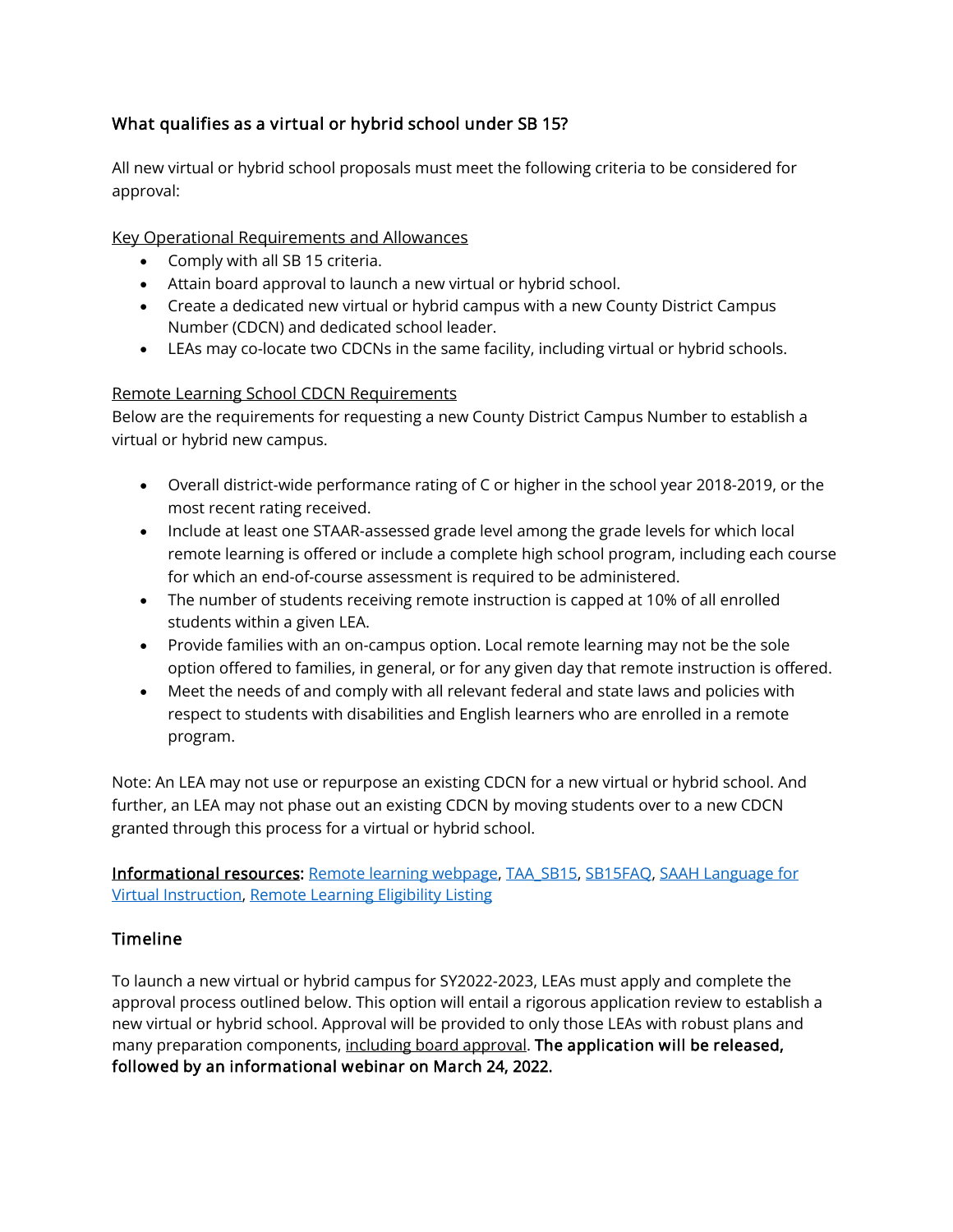

# Important Dates

| Date        | Item                                                                         |
|-------------|------------------------------------------------------------------------------|
| March 24    | Informational Webinar: Interested LEAs may learn more by registering for     |
|             | and attending a webinar.                                                     |
| March 24    | Application Release Date: The application will be available on the Remote    |
|             | Learning Webpage.                                                            |
| May 20      | Application Deadline: LEAs submit completed applications to                  |
|             | remote.learning@tea.texas.gov. These will be processed on a rolling basis    |
|             | until the application deadline.                                              |
| March 28 -  | Virtual Interviews (if needed): TEA staff may conduct virtual                |
| May 27      | interviews with LEA leaders to add context to the written application and    |
|             | make an approval decision.                                                   |
| May 31      | Approval Notification: LEAs receive notification on a rolling basis no later |
|             | than May 31 if their application for a new virtual or hybrid school was      |
|             | approved to apply for a CDCN.                                                |
| July 29     | Deadline to apply for a County District Campus Number (CDCN): To             |
|             | apply, LEAs must have received approval notification and contact the TEA     |
|             | AskTED administrator at askted@tea.texas.gov and refer to the instructions   |
|             | available on this webpage.                                                   |
| September 1 | Formal Commitment: LEAs provide a formal commitment to launch the            |
|             | new virtual school.                                                          |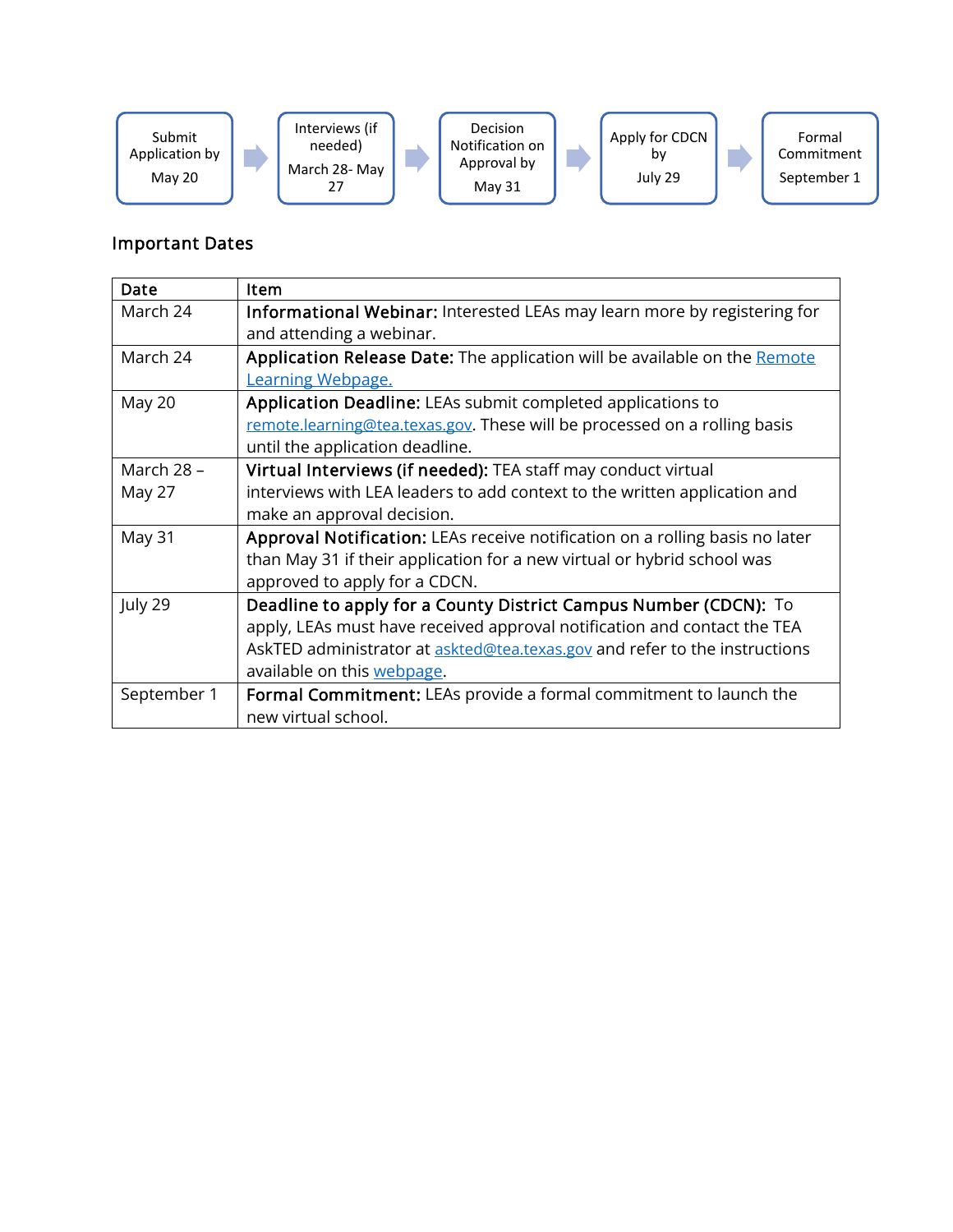# New Virtual or Hybrid School Application |SY2022-2023

Please complete this application for each new virtual or hybrid school.

## 1. School Information

## Proposed School/Campus Name

Grades

## School District

#### Address of Identified Facility

Note: Co-location of a virtual or hybrid and fully on-campus school at the same facility is permitted

## Select an Instructional Program

☐100% Virtual Model ☐Hybrid Model

#### Projected Student Enrollment Number

## Number of Students who meet SB 15 Eligibility Requirements

## Projected Demographic Information

% EcoDis:

% SpEd:

% EL:

## Name of the Proposed Principal

Current Employment

Phone Number

Email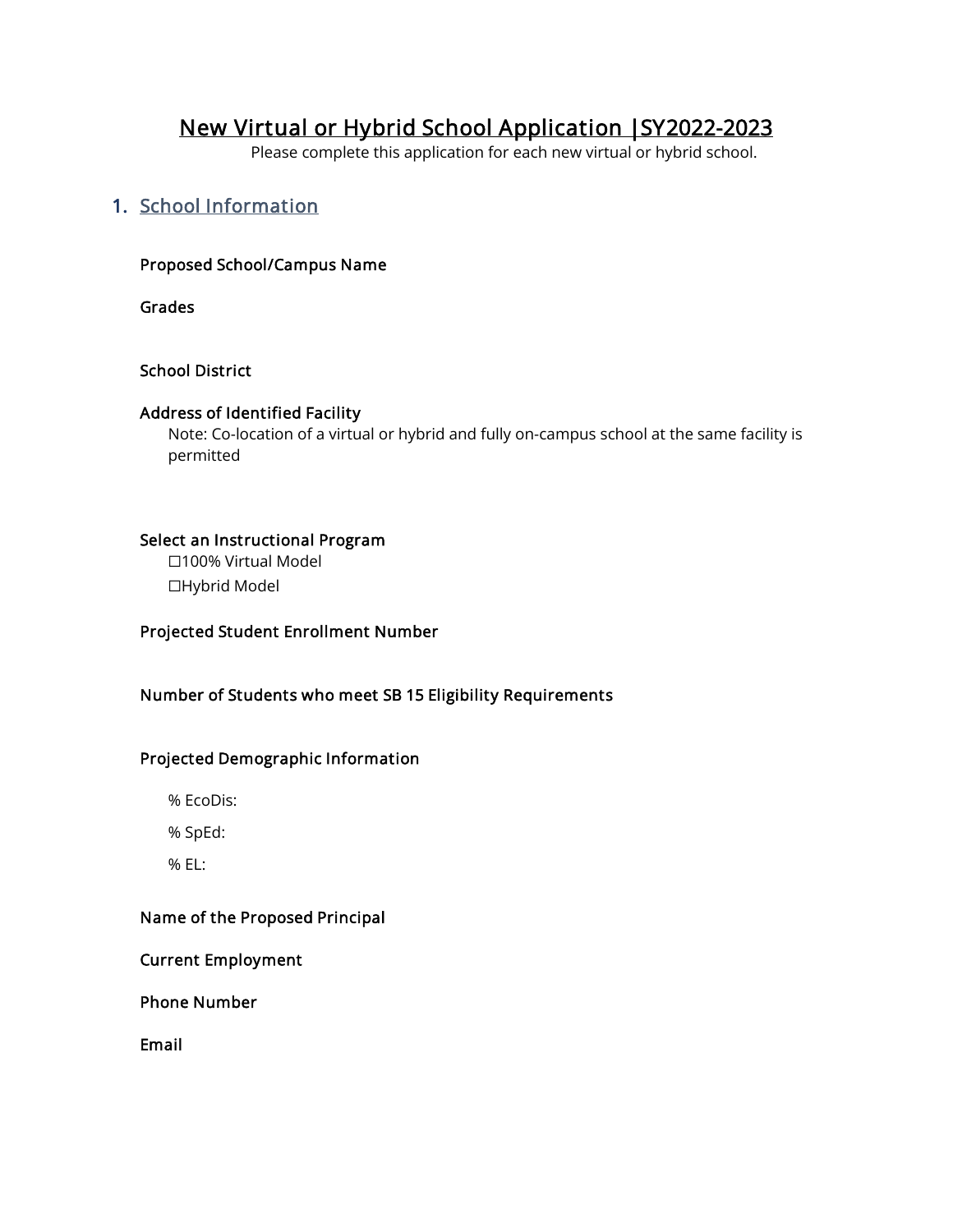## 2. School Schedule

In this section, you may type the responses in the text boxes and/or include links to other documents with an explanation.

1. Attachment 1: Submit a master schedule that meets the virtual or hybrid school criteria.

#### Attachment 1 Included? ☐Yes ☐No

If a link, enter here:

#### Approval criteria

- $\Box$  Instruction may not be delivered concurrently (i.e., in the same class period, teachers may not instruct remote and on-campus students simultaneously).
- $\Box$  Includes at least one STAAR-assessed grade level among the grade levels for which local remote learning is offered or includes a complete high school program, including each course for which an end-of-course assessment is required to be administered.
- $\Box$  Denotes learning modality for all courses (i.e., on-campus synchronous, on-campus asynchronous, remotely synchronously, or remotely asynchronously)
- $\Box$  For high school programs, there are course offerings for all required courses for a complete high school program.
- 2. Attachment 2: Provide a week at a glance for each grade level or course with a summary table of instructional components that take place remotely (denote synchronous or asynchronous) and on-campus (for *hybrid only*).

Attachment 2 Included? □Yes □No If a link, enter here:

3. Attachment 3: Provide a summary table that adds up instructional minutes from the master schedule and calendar combined to show how the plan meets instructional minutes requirements.

> Attachment 3 Included? ☐Yes ☐No If a link, enter here:

4. Provide a brief description and rationale for the master and grade level schedules.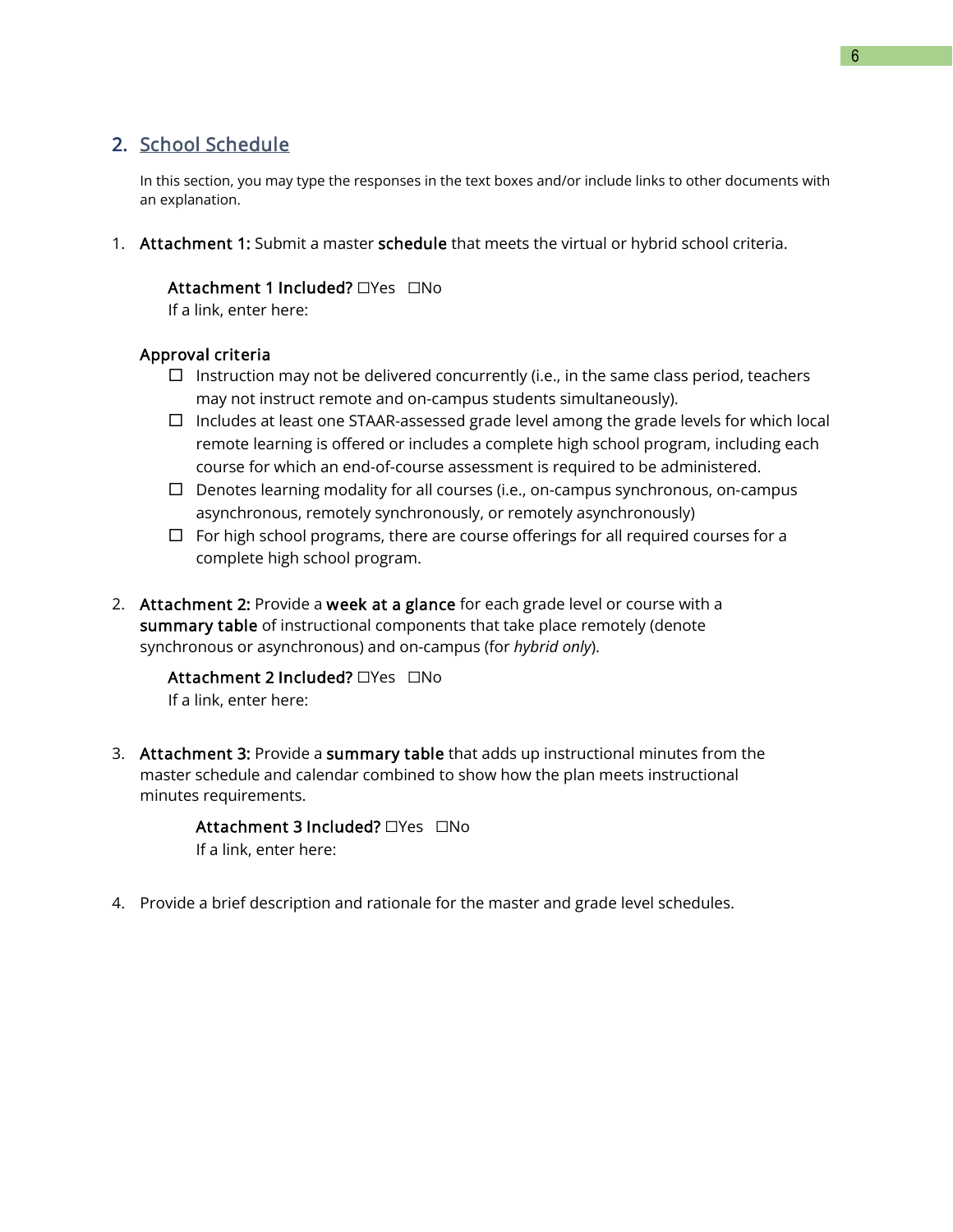## 3. Education Program and Professional Development

In this section, you may type the responses in the text boxes and/or include links to other documents with an explanation.

## Academic Plan

1. Provide an overview of the education program and a plan that shows how curriculum, core instructional practices, and assessment strategies will drive academic achievement.

\*Note: LEAs may attach or link additional artifacts and explain how the criteria below are met

#### Approval Criteria

Curriculum and Instructional practices

- $\Box$  The program guarantees a viable curriculum with high-quality instructional materials (HQIM). HQIM are content-rich, TEKS-aligned, accessible resources that educators use to engage all students in rigorous learning through sound pedagogical practices. HQIM embed assessments for progress monitoring and include implementation support for teachers.
- $\Box$  The plan describes how teachers will execute the curriculum with high fidelity within a virtual or hybrid model.
- $\Box$  The plan provides examples of how curricular resources and materials will be used in various modes of instruction (asynchronous, synchronous, on-campus, and remote) to provide a cohesive learning experience for students.
- $\Box$  The plan showcases research-based methods proven to increase student learning and are developmentally appropriate for the students in the given grade levels.
- $\Box$  At a high level, the plan addresses how teachers adjust instruction based on learning modality and, if applicable, align on-campus instruction and remote learning activities to provide a cohesive student experience.

#### Assessments strategies

- $\Box$  The plan shows how the LEA will administer assessments to students enrolled in local remote learning in the same manner as students learning on campus.
- $\Box$  The plan shows when LEAs will periodically assess students in the remote learning program to assess progress.
- $\Box$  Formative and summative assessments are designed to function in different learning modes (i.e., virtual, on-campus, asynchronous, synchronous).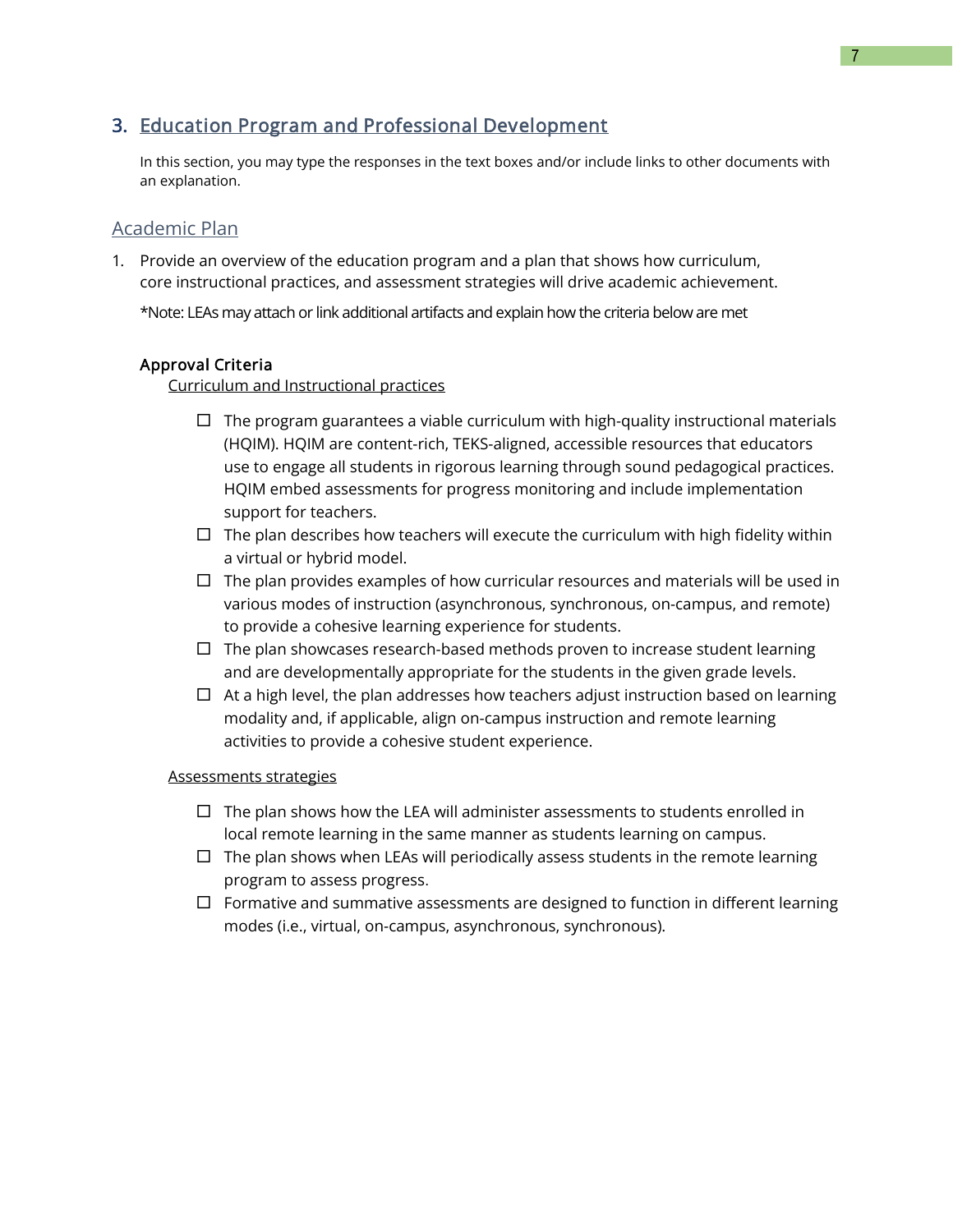- 2. Provide a plan for all major digital programs used in core components of instruction and learning.
	- i. Specify which programs will be used remotely and how they connect to either oncampus resources or other digital options to create an aligned, cohesive program.
		- o Learning Management System (e.g., Schoology, Canvas, Google Classroom)
		- o Content-Specific Digital Programs for Intervention or Personalized Learning (e.g., Imagine Learning, Zearn, Lexia, STMath)
		- o Digital Programs for active learning and student engagement (e.g., Zoom, Google meets, Seesaw, Peardeck, Nearpod)
	- ii. Elaborate on how accessible the technology will be for teachers and students.
	- iii. Describe the plan to assess and ensure internet and device access for remote learning for all students. Share any current data and information on the percentage of students with reliable connectivity and devices. Include options for families to solve internetrelated problems to ensure that students can succeed on remote learning days.

## Progress Monitoring and Learning Gaps

- 1. Describe teacher and student-facing systems used to track progress and determine student success within the virtual or hybrid learning model.
	- i. Include the functionality of the learning management software (LMS) and the ease at which teachers assign, grade, and provide quality feedback for students.
	- ii. Explain how teachers can access student data from remote learning tasks to make instructional decisions.
	- iii. Describe the student's role in progress monitoring and achieving their learning goals. Specify how students can readily access their data for on-campus (for hybrid only) and remote assignments.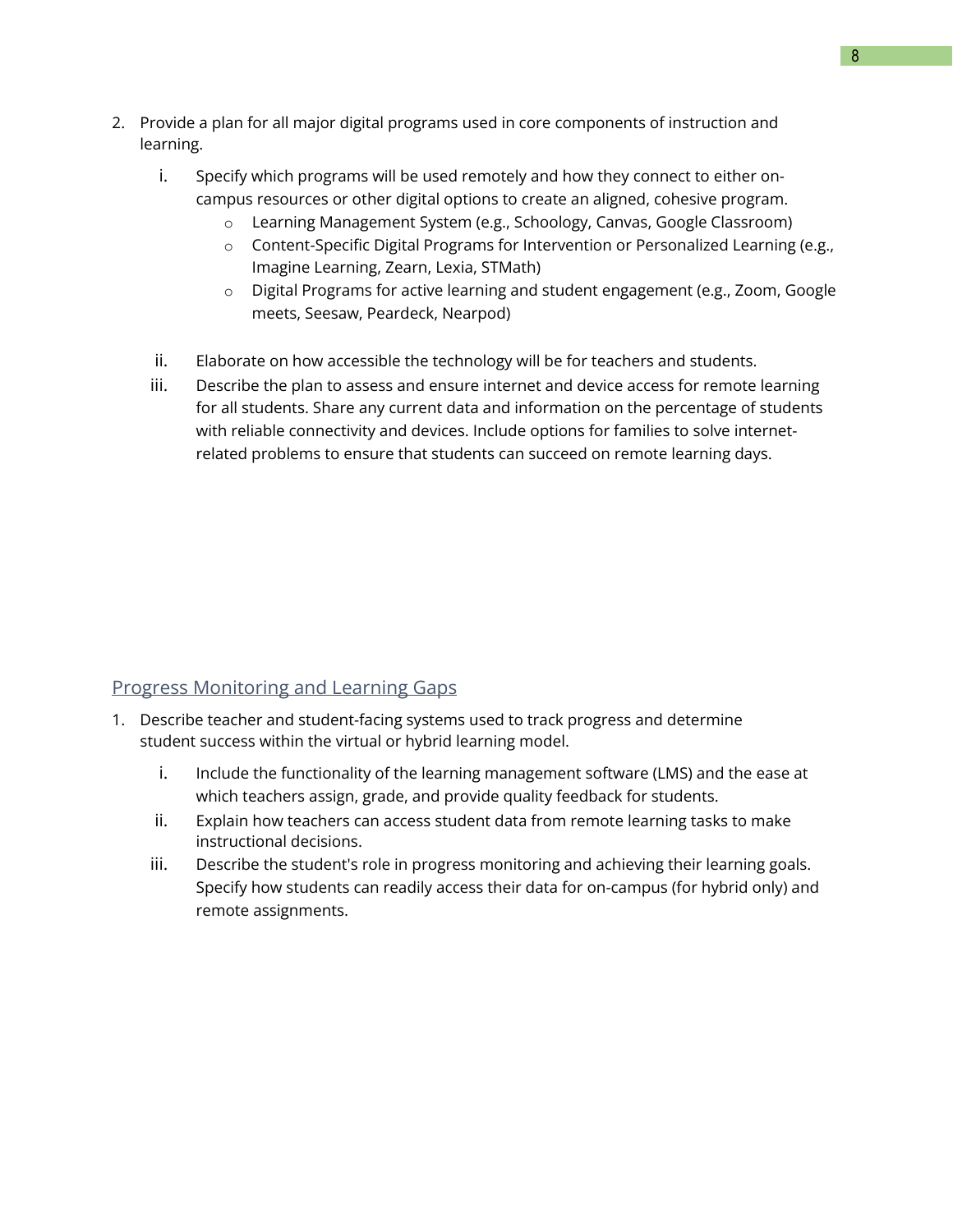- 2. Describe how the school plans to monitor student performance to deliver interventions when students struggle.
	- i. Include a pre-established timeline for routine checkpoints to monitor the student success in a virtual or hybrid model (e.g., audit student progress on learning goals or class grades every 6-weeks or after each summative/ interim assessment).
	- ii. Describe how the LEA plans to partner with families to ensure the best outcomes for students within the virtual or hybrid model. Include how parents are notified of student performance and explain the response plan for students struggling in the virtual or hybrid model, including an option to return fully on-campus.
	- iii. Address how students receive tutoring or acceleration supports within the virtual or hybrid model.

## Professional Development

1. Provide a calendar with learning objectives for ongoing professional development and jobembedded coaching to implement curriculum and instructional strategies within a virtual or hybrid school.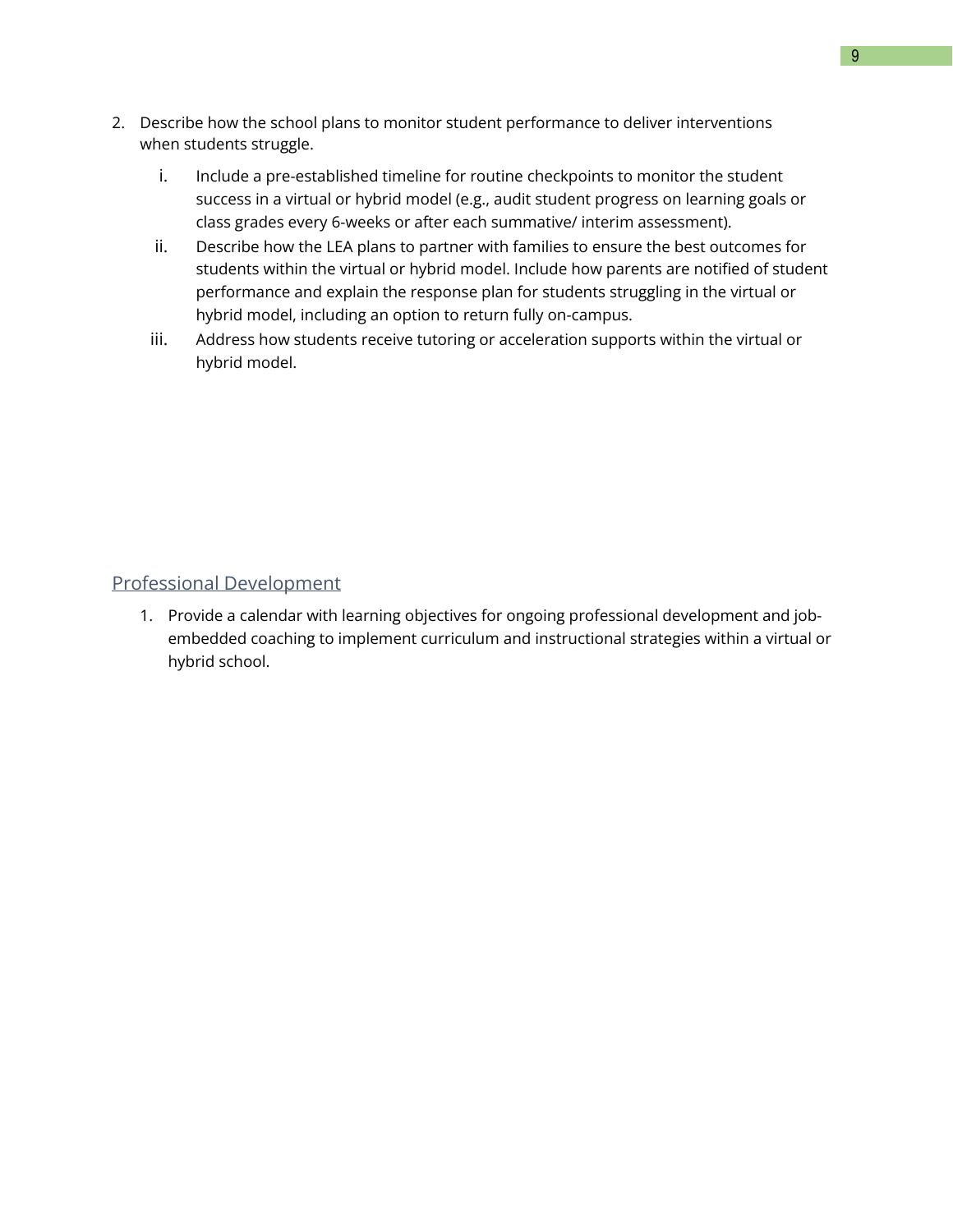## 4. Student Engagement and Culture

1. Describe the daily attendance-taking plan that meets the requirements outlined in SB 15 for eligible students.

## Approval criteria

- $\Box$  LEA has a plan to track attendance and ensure that each student receives the minimum required two hours or four hours of daily instruction as detailed in the [Student Attendance Accounting Handbook](https://tea.texas.gov/finance-and-grants/financial-compliance/student-attendance-accounting-handbook) to qualify for half-day or full-day FSP funding, respectively. See [attendance requirements](https://tea.texas.gov/sites/default/files/covid/Virtual-Learning.pdf) for virtual instruction.
	- i. Indicate how the LEA plans to progress monitor online assignments and have touchpoints with students to verify student attendance on remote days.
	- ii. Describe how students/families will receive feedback on remote days and what is required to be counted as present and engaged (e.g., attend synchronous lessons, submit a certain number of complete assignments).

2. Provide a plan for establishing the intended culture for students, teachers, administrators, and parents from the first day of school and throughout the school year and propose mechanisms for monitoring and maintaining school climate, both remotely and on-campus (for hybrid only).

3. Explain how the LEA will establish proactive measures to ensure a safe learning environment for all students, both on-campus and online (i.e., safe browsing, data privacy, cyberbullying).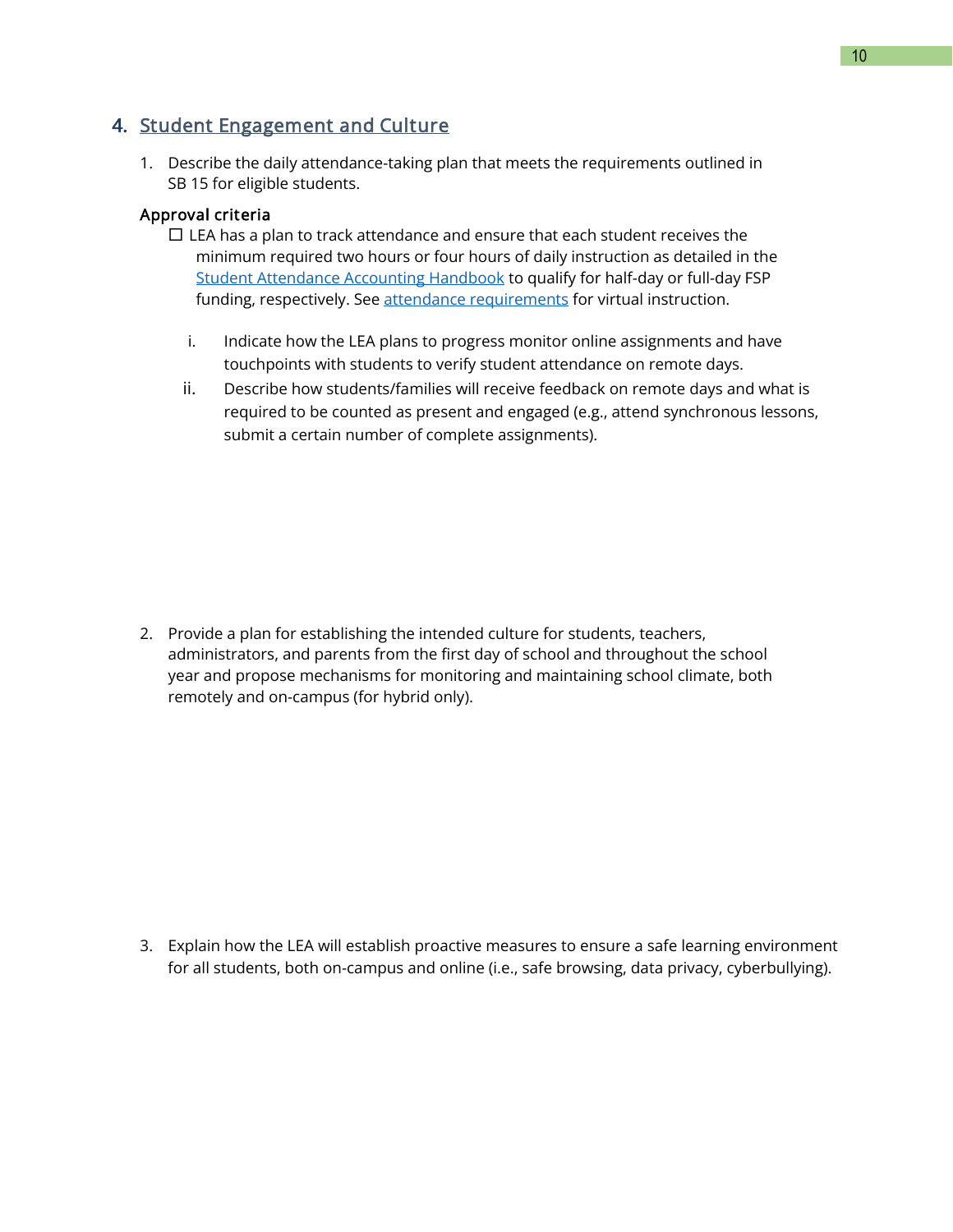## 5. Student Recruitment and Enrollment

In this section, you may type the responses in the text boxes and/or include links to other documents with an explanation.

1. Describe the enrollment process and selection criteria for students who want to attend the virtual or hybrid school. Please include evidence of sufficient family interest to enroll students in a virtual or hybrid school if available. (e.g., family interest survey results)

\*Note: The virtual or hybrid school must be offered as a choice that students and parents/guardians may opt into (i.e., students cannot be enrolled by default based on their enrollment zone into a virtual or hybrid campus) and must have access to a fully on-campus option (i.e., the new virtual or hybrid school cannot be the only option offered to students/families)

## Approval criteria

- $\Box$  Campus enrollment criteria comply with student eligibility criteria noted [here](https://tea.texas.gov/sites/default/files/covid/TAA_SB-15.pdf).
- $\Box$  LEA has demonstrated sufficient community need or interest to launch and sustain a virtual or hybrid school

2. How will the LEA ensure that all interested students and families, including those in poverty, struggling academically, students with no device and internet access, students with disabilities, and other youth at risk of academic failure, are equally included in this plan (with consideration of SB 15 constraints)?

3. Attachment 4, submit an Enrollment Policy that complies with [state law](https://statutes.capitol.texas.gov/Docs/ED/htm/ED.25.htm) and ensures the school will be open to all eligible students.

> Attachment 4 Included? ☐Yes ☐No If a link, enter here: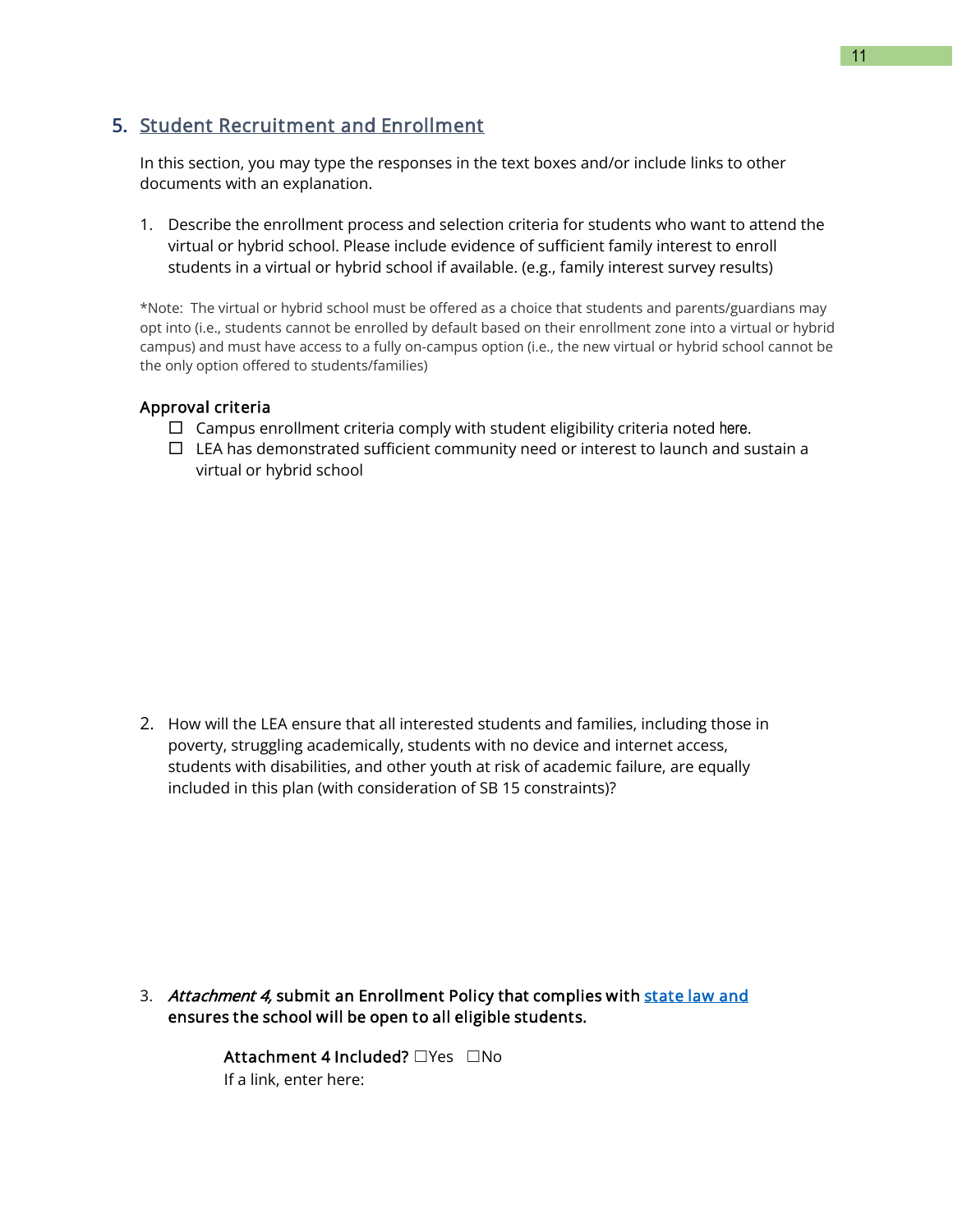## 6. Special Populations and At-Risk Students

In this section, you may type the responses in the text boxes and/or include links to other documents with an explanation.

1. Provide a plan for how the school will meet the needs of diverse learners, including those with disabilities, English learners, and students identified as intellectually gifted. Elaborate on supports offered within various learning modalities (i.e., on-campus, remote, synchronous, and asynchronous).

## Approval Criteria

 $\Box$  Meet the needs of and comply with all relevant federal and state laws and policies with respect to students with disabilities and English learners who are enrolled in a remote program.

## 7. Staffing Plans

In this section, you may type the responses in the text boxes and/or include links to other documents with an explanation

1. As an attachment, submit a new virtual or hybrid school staffing plan, including administrative, instructional, and support services staff. Please also include specific details, such as names of the staff members (to the extent possible, as you may be hiring for some positions), certifications, content, grade level, support staff responsibilities, coaching roles, operational and technical support personnel.

## Approval criteria

- $\Box$  A dedicated school leader exclusively for the new virtual or hybrid school
- $\Box$  Qualified teachers and staff members who will thrive in a virtual or hybrid learning model
- $\Box$  Staffing roles have been redesigned to drive learning outcomes within a virtual and hybrid model. The plan includes classes sizes, student to teacher/instructional staff support ratio as it changes based on the mode of learning (e.g., remote synchronous for Alg. 1 will have 30 students with 1 teacher and 1 instructional support staff to provide help in break out rooms)
- $\Box$  Meets SB 15 requirements with respect to teachers delivering instruction
	- $\circ$  Ensure that teachers delivering instruction in a full-time remote program have not been coerced in any way to take their full-time remote learning instruction position.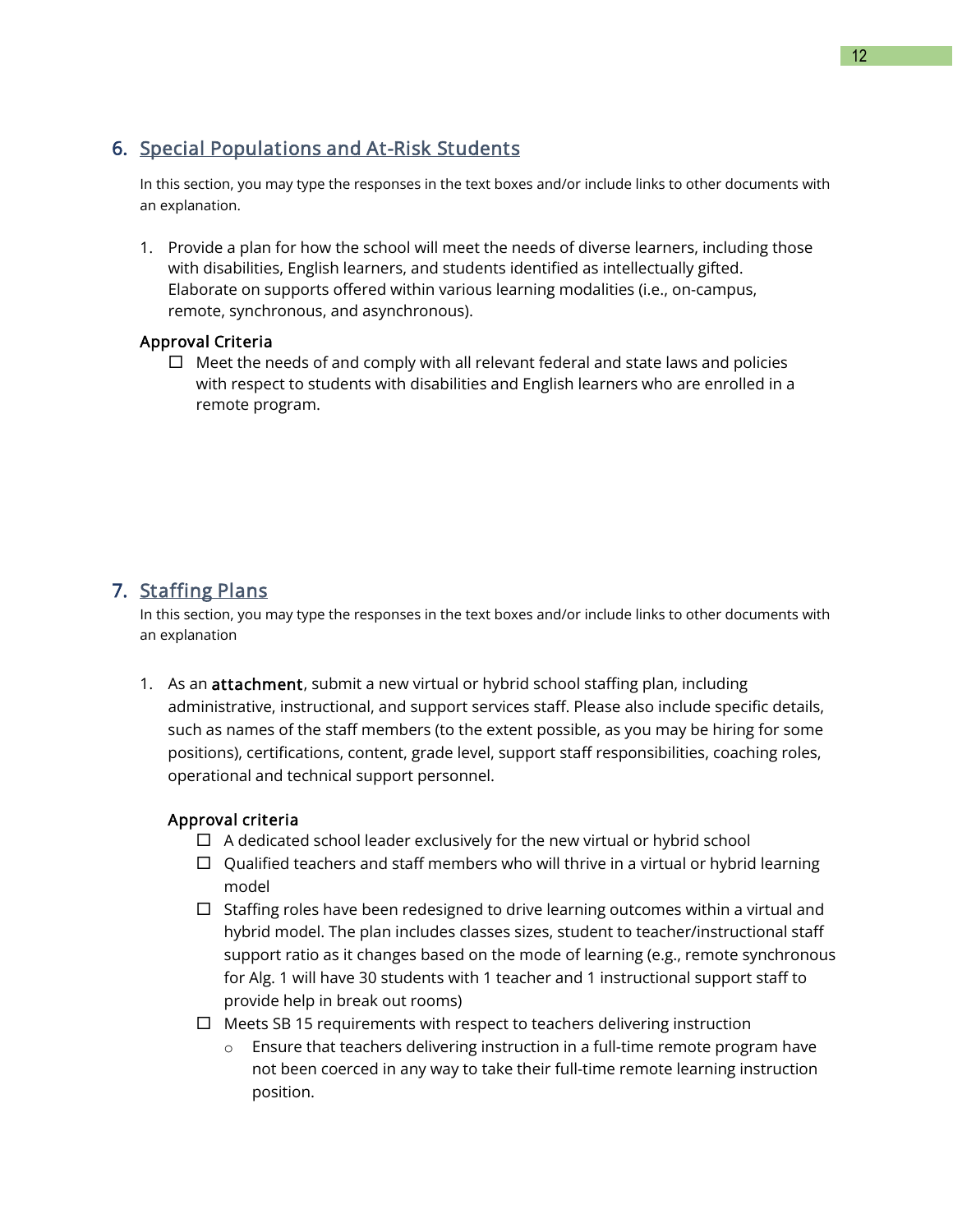o Ensure teachers are not delivering instruction concurrently; concurrent instruction is instruction delivered to both on-campus and remote learners during the same class period, at the same time.

## Attachment 5, submit a staffing plan for the virtual or hybrid school.

#### Attachment 5 Included? □Yes □No

If a link, enter here:

## 8. Facilities

- 1. *[For hybrid schools only]* Will the new hybrid school be co-located with a fully on-campus school?
	- ☐ Yes ☐ No
- 2. Describe how the campus has been equipped to support the virtual or hybrid school (i.e., access to instructional technology, increased bandwidth, wireless access points, redesign of classroom spaces). If no physical space is utilized, describe how instructional technology and learning tools (iPad, laptop, software) will be distributed and maintained to operate a virtual school successfully.

## 9. Board Approval

As an attachment, submit approval documentation - a copy of the local school board's official minutes that include approval of the launch of the new virtual or hybrid school for SY2022-2023. Please also add the link to the meeting video (if available).

## Attachment 6, submit a copy of the board meeting minutes or agenda that shows approval of a new virtual or hybrid school launch.

Attachment 6 Included? □Yes □No If a link, enter here:

*\*Board approval may be submitted after the application window closes. However, approval of the application for a new CDCN is contingent on board approval.* 

## 10. Assurances and Operational Criteria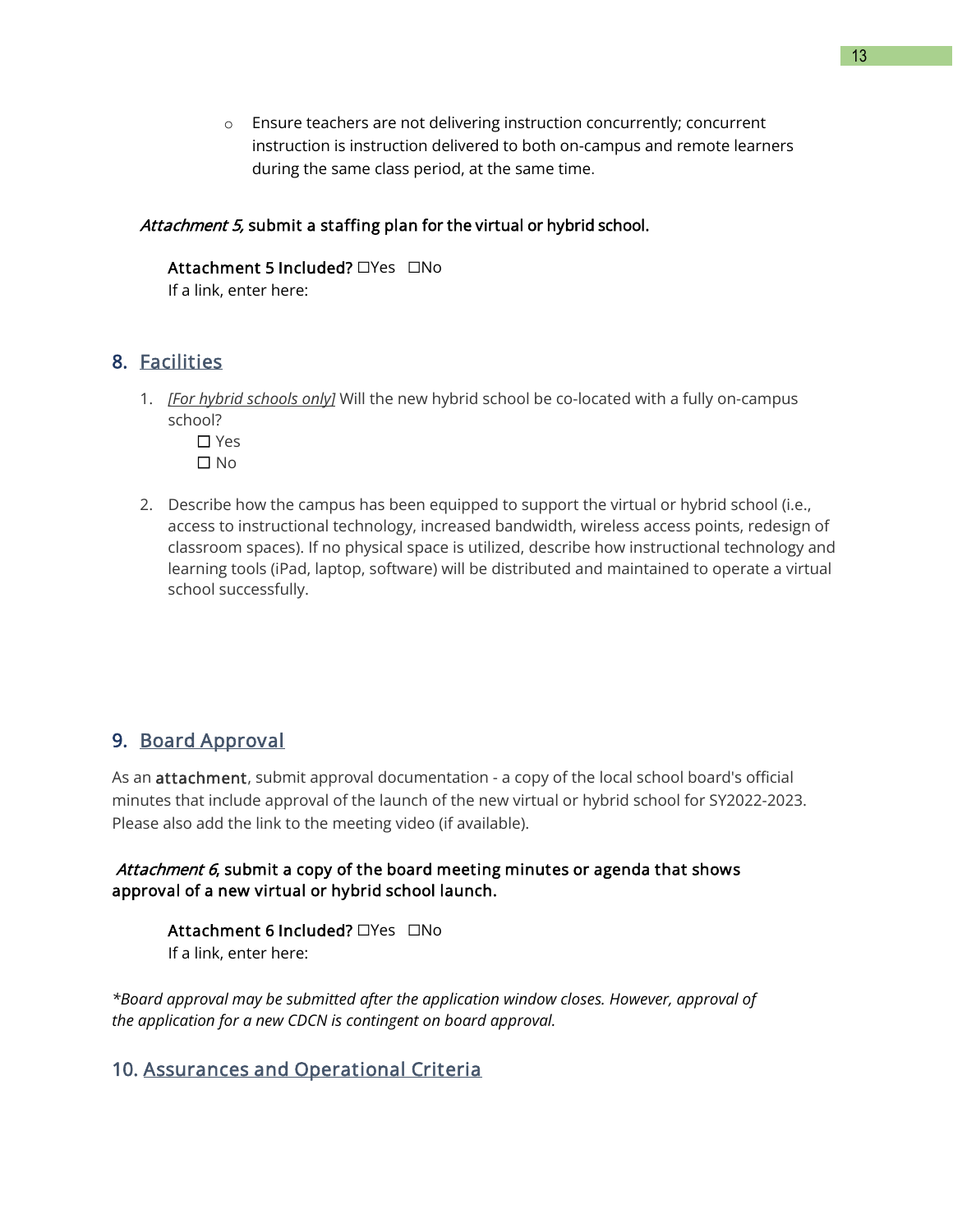Please complete the following portion as a commitment to meet the criteria for the virtual or hybrid school model and acknowledge the conditions that enable the operation of the virtual or hybrid school.

## Please confirm that the submitted proposal meets all the requirements stated below.

## Key Operational Requirements and Allowances

- $\Box$  Comply with all SB 15 criteria.
- $\Box$  Attain board approval to launch a new virtual or hybrid school.
- $\Box$  Create a dedicated new virtual or hybrid campus with a new County District Campus Number (CDCN) and dedicated school leader.
- $\Box$  LEAs may co-locate two CDCNs in the same facility, including hybrid schools.
- $\Box$  A virtual or hybrid school must be offered as a choice that students and parents/guardians may opt into (i.e., students cannot be enrolled into a virtual or hybrid campus by default based on their enrollment zone), and parents must have access to a fully on-campus option (i.e., the new virtual or hybrid school cannot be the only option offered to students/families)

## Remote Learning School CDCN Requirements

Below are the requirements for requesting a new County District Campus Number to establish a virtual or hybrid new campus.

- $\Box$  Overall district-wide performance rating of C or higher in the school year 2018-2019, or the most recent rating received
- $\Box$  Include at least one STAAR-assessed grade level among the grade levels for which local remote learning is offered or include a complete high school program, including each course for which an end-of-course assessment is required to be administered.
- $\Box$  The number of students receiving remote instruction is capped at 10% of all enrolled students within a given LEA
- $\Box$  Provide families with an on-campus option. Local remote learning may not be the sole option offered to families, in general, or for any given day that remote instruction is offered.
- $\Box$  Meet the needs of and comply with all relevant federal and state laws and policies with respect to students with disabilities and English learners who are enrolled in a remote program option offered to families, in general, or for any given day that remote instruction is offered.
- $\Box$  Meet the needs of and comply with all relevant federal and state laws and policies with respect to students with disabilities and English learners who are enrolled in remote programs.

## Attendance and Instructional Requirements

 $\Box$  To generate remote instruction funding under SB 15, LEAs must take daily attendance via synchronous, asynchronous, or a mix of methods and meet the instructional requirements outlined in the [SAAH Language on Virtual Instruction.](https://tea.texas.gov/sites/default/files/covid/Virtual-Learning.pdf)

## Please select "yes" to acknowledge that the LEA understands and commits to the criteria for the virtual or hybrid school model